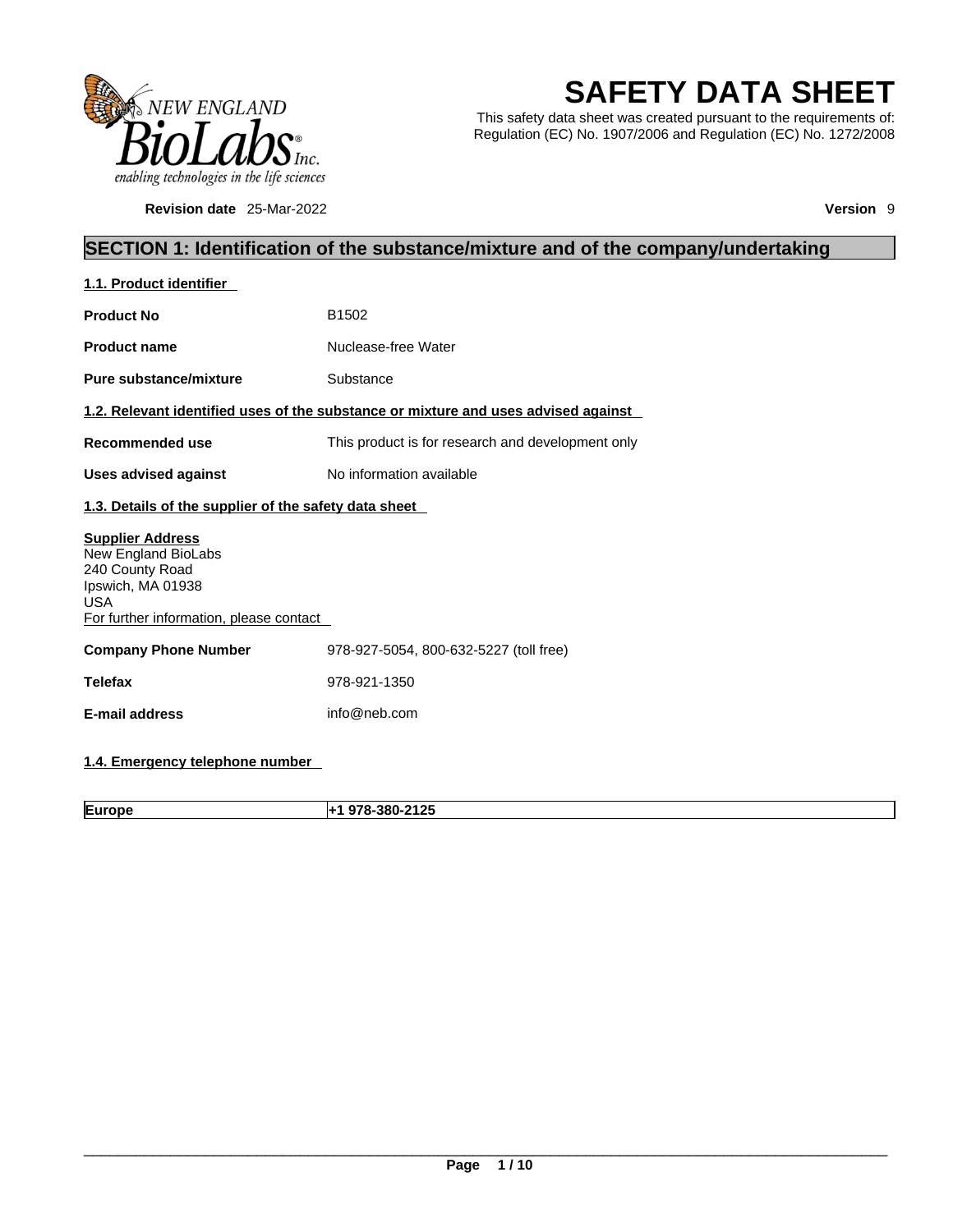### **SECTION 2: Hazards identification**

#### **2.1. Classification of the substance or mixture**

*Regulation (EC) No 1272/2008*  This substance isclassified as not hazardous according to regulation (EC) 1272/2008 [CLP]

#### **2.2. Label elements**

This substance is classified as not hazardous according to regulation (EC) 1272/2008 [CLP]

#### **Hazard statements**

This substance isclassified as not hazardous according to regulation (EC) 1272/2008 [CLP]

#### **2.3. Other hazards**

No information available.

# **SECTION 3: Composition/information on ingredients**

#### **3.1 Substances**

#### **Full text of H- and EUH-phrases: see section 16**

*Acute Toxicity Estimate*

If LD50/LC50 data is not available or does not correspond to the classification category, then the appropriate conversion value from CLP Annex I, Table 3.1.2, is used to calculate the acute toxicity estimate (ATEmix) for classifying a mixture based on its components

# **SECTION 4: First aid measures**

#### **4.1. Description of first aid measures**

| <b>Inhalation</b>                                                               | Remove to fresh air.                                                                                                    |  |
|---------------------------------------------------------------------------------|-------------------------------------------------------------------------------------------------------------------------|--|
| Eye contact                                                                     | Rinse thoroughly with plenty of water for at least 15 minutes, lifting lower and upper eyelids.<br>Consult a physician. |  |
| <b>Skin contact</b>                                                             | Wash skin with soap and water. In the case of skin irritation or allergic reactions see a<br>physician.                 |  |
| <b>Ingestion</b>                                                                | Rinse mouth.                                                                                                            |  |
| 4.2. Most important symptoms and effects, both acute and delayed                |                                                                                                                         |  |
| <b>Symptoms</b>                                                                 | No information available.                                                                                               |  |
| 4.3. Indication of any immediate medical attention and special treatment needed |                                                                                                                         |  |
| Note to physicians                                                              | Treat symptomatically.                                                                                                  |  |
|                                                                                 |                                                                                                                         |  |

# **SECTION 5: Firefighting measures**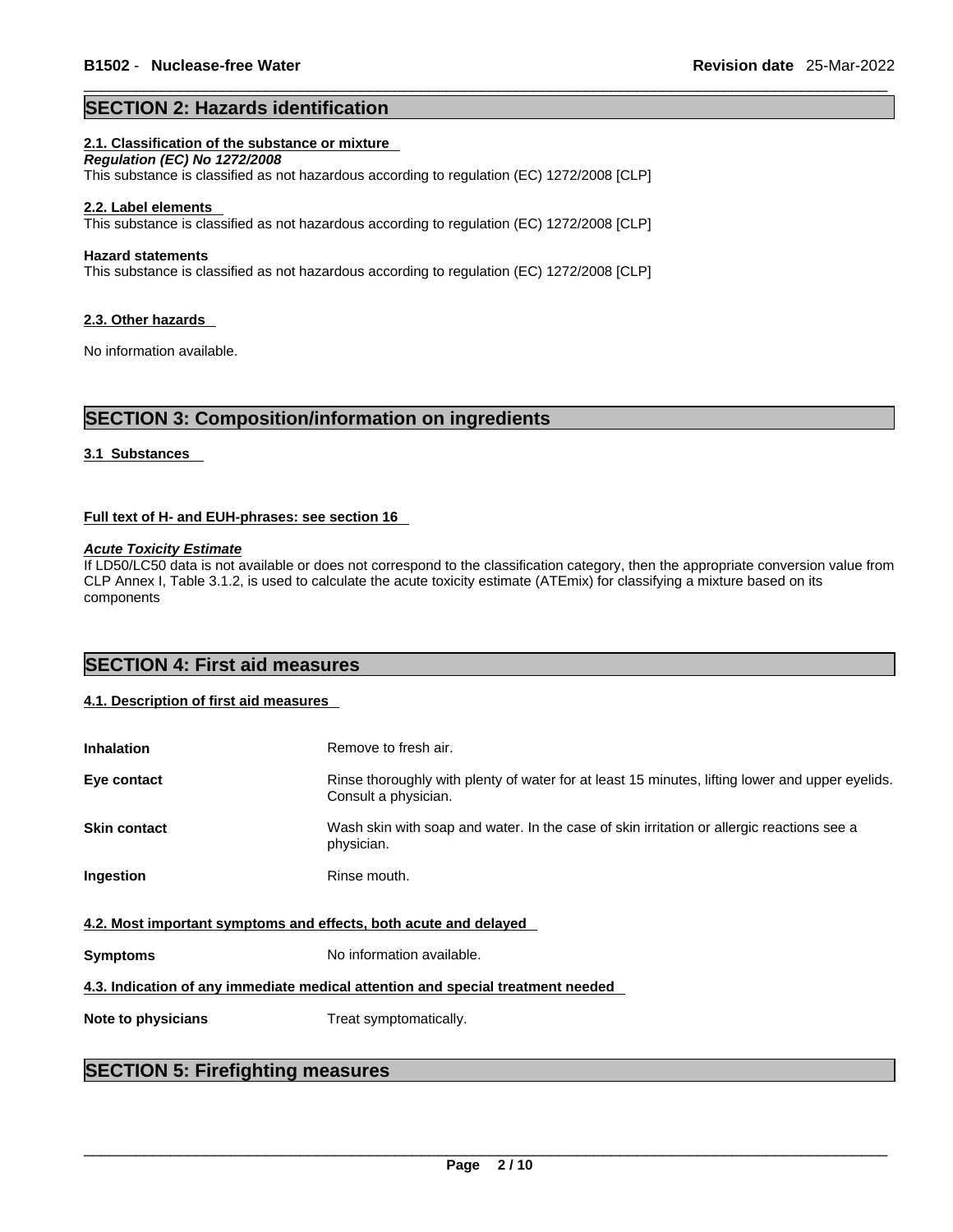| 5.1. Extinguishing media                                          |                                                                                                                                       |  |
|-------------------------------------------------------------------|---------------------------------------------------------------------------------------------------------------------------------------|--|
| <b>Suitable Extinguishing Media</b>                               | Use extinguishing measures that are appropriate to local circumstances and the<br>surrounding environment.                            |  |
| <b>Large Fire</b>                                                 | CAUTION: Use of water spray when fighting fire may be inefficient.                                                                    |  |
| Unsuitable extinguishing media                                    | Do not scatter spilled material with high pressure water streams.                                                                     |  |
| 5.2. Special hazards arising from the substance or mixture        |                                                                                                                                       |  |
| Specific hazards arising from the<br>chemical                     | No information available.                                                                                                             |  |
| 5.3. Advice for firefighters                                      |                                                                                                                                       |  |
| Special protective equipment and<br>precautions for fire-fighters | Firefighters should wear self-contained breathing apparatus and full firefighting turnout<br>gear. Use personal protection equipment. |  |
| <b>SECTION 6: Accidental release measures</b>                     |                                                                                                                                       |  |
|                                                                   | 6.1. Personal precautions, protective equipment and emergency procedures                                                              |  |
| <b>Personal precautions</b>                                       | Ensure adequate ventilation.                                                                                                          |  |
| For emergency responders                                          | Use personal protection recommended in Section 8.                                                                                     |  |
| 6.2. Environmental precautions                                    |                                                                                                                                       |  |
| <b>Environmental precautions</b>                                  | See Section 12 for additional Ecological Information.                                                                                 |  |
| 6.3. Methods and material for containment and cleaning up         |                                                                                                                                       |  |
| <b>Methods for containment</b>                                    | Prevent further leakage or spillage if safe to do so.                                                                                 |  |
| Methods for cleaning up                                           | Take up mechanically, placing in appropriate containers for disposal.                                                                 |  |
| Prevention of secondary hazards                                   | Clean contaminated objects and areas thoroughly observing environmental regulations.                                                  |  |
| 6.4. Reference to other sections                                  |                                                                                                                                       |  |
| <b>Reference to other sections</b>                                | See section 8 for more information. See section 13 for more information.                                                              |  |
| <b>SECTION 7: Handling and storage</b>                            |                                                                                                                                       |  |
| 7.1. Precautions for safe handling                                |                                                                                                                                       |  |
| Advice on safe handling                                           | Ensure adequate ventilation.                                                                                                          |  |
| <b>General hygiene considerations</b>                             | Handle in accordance with good industrial hygiene and safety practice.                                                                |  |
| 7.2. Conditions for safe storage, including any incompatibilities |                                                                                                                                       |  |

**Storage Conditions** Keep container tightly closed in a dry and well-ventilated place.

**7.3. Specific end use(s)** 

**Risk management methods [RMM]** The information required is contained in this Safety Data Sheet.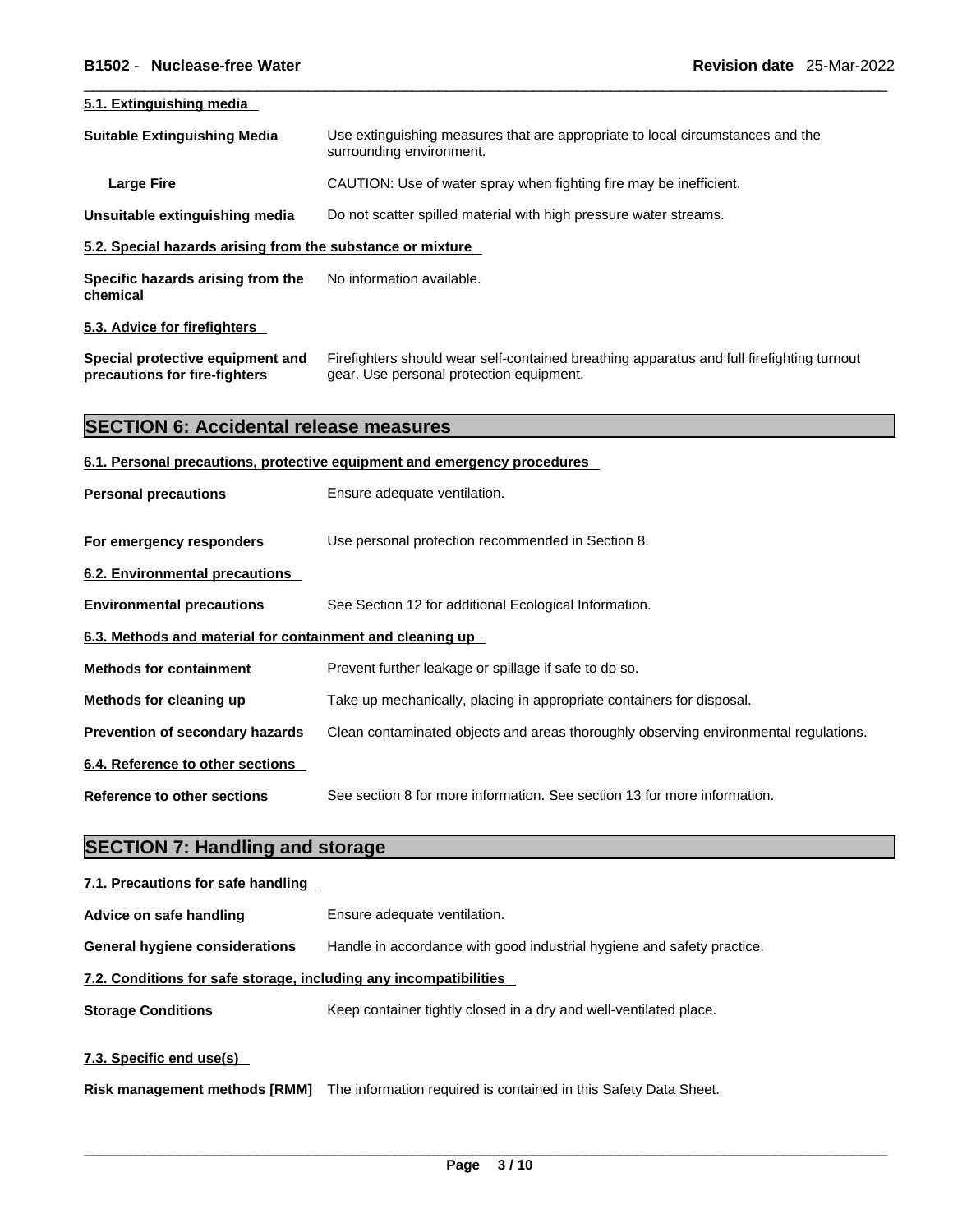# **SECTION 8: Exposure controls/personal protection**

### **8.1. Control parameters**

| <b>Exposure Limits</b>                                                                      | This product, as supplied, does not contain any hazardous materials with occupational<br>exposure limits established by the region specific regulatory bodies.              |
|---------------------------------------------------------------------------------------------|-----------------------------------------------------------------------------------------------------------------------------------------------------------------------------|
| <b>Biological occupational exposure</b><br>limits                                           | This product, as supplied, does not contain any hazardous materials with biological limits<br>established by the region specific regulatory bodies.                         |
| <b>Derived No Effect Level (DNEL)</b><br><b>Predicted No Effect Concentration</b><br>(PNEC) | No information available.<br>No information available.                                                                                                                      |
| 8.2. Exposure controls                                                                      |                                                                                                                                                                             |
| <b>Engineering controls</b>                                                                 | No information available.                                                                                                                                                   |
| Individual protection measures,<br>such as personal protective<br>equipment                 |                                                                                                                                                                             |
| <b>Eye/face protection</b>                                                                  | No special protective equipment required.                                                                                                                                   |
| Skin and body protection                                                                    | No special protective equipment required.                                                                                                                                   |
| <b>Respiratory protection</b>                                                               | No protective equipment is needed under normal use conditions. If exposure limits are<br>exceeded or irritation is experienced, ventilation and evacuation may be required. |
| <b>General hygiene considerations</b>                                                       | Handle in accordance with good industrial hygiene and safety practice.                                                                                                      |
| <b>Environmental exposure controls</b>                                                      | No information available.                                                                                                                                                   |

# **SECTION 9: Physical and chemical properties**

| 9.1. Information on basic physical and chemical properties |                          |                  |  |  |
|------------------------------------------------------------|--------------------------|------------------|--|--|
| <b>Physical state</b>                                      | Liquid                   |                  |  |  |
| Appearance                                                 | Colorless                |                  |  |  |
| Color                                                      | No information available |                  |  |  |
| Odor                                                       | Mild.                    |                  |  |  |
| Odor threshold                                             | No information available |                  |  |  |
| <b>Property</b>                                            | Values                   | Remarks • Method |  |  |
| Melting point / freezing point                             | No data available        | None known       |  |  |
| Initial boiling point and boiling                          | No data available        | None known       |  |  |
| range                                                      |                          |                  |  |  |
| Flammability (solid, gas)                                  | No data available        | None known       |  |  |
| <b>Flammability Limit in Air</b>                           |                          | None known       |  |  |
| Upper flammability or explosive<br>limits                  | No data available        |                  |  |  |
| Lower flammability or explosive<br>limits                  | No data available        |                  |  |  |
| <b>Flash point</b>                                         | No data available        | None known       |  |  |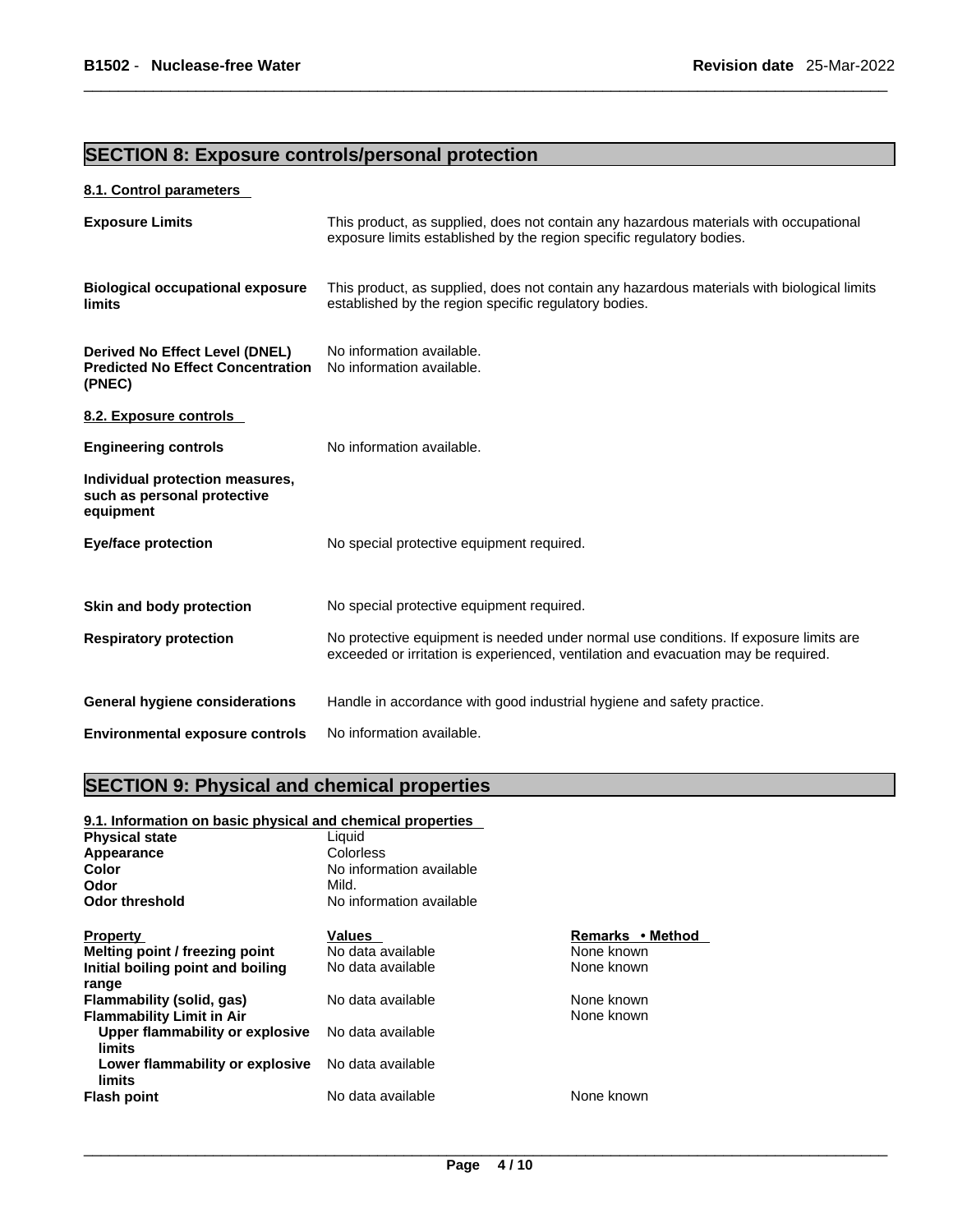| <b>Revision date</b> 25-Mar-2022 |  |
|----------------------------------|--|
|----------------------------------|--|

| <b>Autoignition temperature</b><br><b>Decomposition temperature</b> | No data available        | None known<br>None known |
|---------------------------------------------------------------------|--------------------------|--------------------------|
| рH                                                                  | No data available        | None known               |
| pH (as aqueous solution)                                            | No data available        | None known               |
| <b>Kinematic viscosity</b>                                          | No data available        | None known               |
| <b>Dynamic viscosity</b>                                            | No data available        | None known               |
| <b>Water solubility</b>                                             | No data available        | None known               |
| Solubility(ies)                                                     | No data available        | None known               |
| <b>Partition coefficient</b>                                        | No data available        | None known               |
| Vapor pressure                                                      | No data available        | None known               |
| <b>Relative density</b>                                             | No data available        | None known               |
| <b>Bulk density</b>                                                 | No data available        |                          |
| <b>Liquid Density</b>                                               | No data available        |                          |
| Vapor density                                                       | No data available        | None known               |
| <b>Particle characteristics</b>                                     |                          |                          |
| <b>Particle Size</b>                                                | No information available |                          |
| <b>Particle Size Distribution</b>                                   | No information available |                          |
|                                                                     |                          |                          |

#### **9.2. Other information**

*9.2.1. Information with regard to physical hazard classes* Not applicable

*9.2.2. Other safety characteristics* No information available

# **SECTION 10: Stability and reactivity**

#### **10.1. Reactivity**

**Reactivity No information available.** 

#### **10.2. Chemical stability**

**Stability** Stable under normal conditions.

**Explosion data Sensitivity to mechanical impact** None. **Sensitivity to static discharge** None.

#### **10.3. Possibility of hazardous reactions**

**Possibility of hazardous reactions** None under normal processing.

**10.4. Conditions to avoid** 

**Conditions to avoid** None known based on information supplied.

**10.5. Incompatible materials**

**Incompatible materials** None known based on information supplied.

**10.6. Hazardous decomposition products** 

**Hazardous decomposition products** None known based on information supplied.

# **SECTION 11: Toxicological information**

#### **11.1. Information on hazard classes as defined in Regulation (EC) No 1272/2008**

**Information on likely routes of exposure**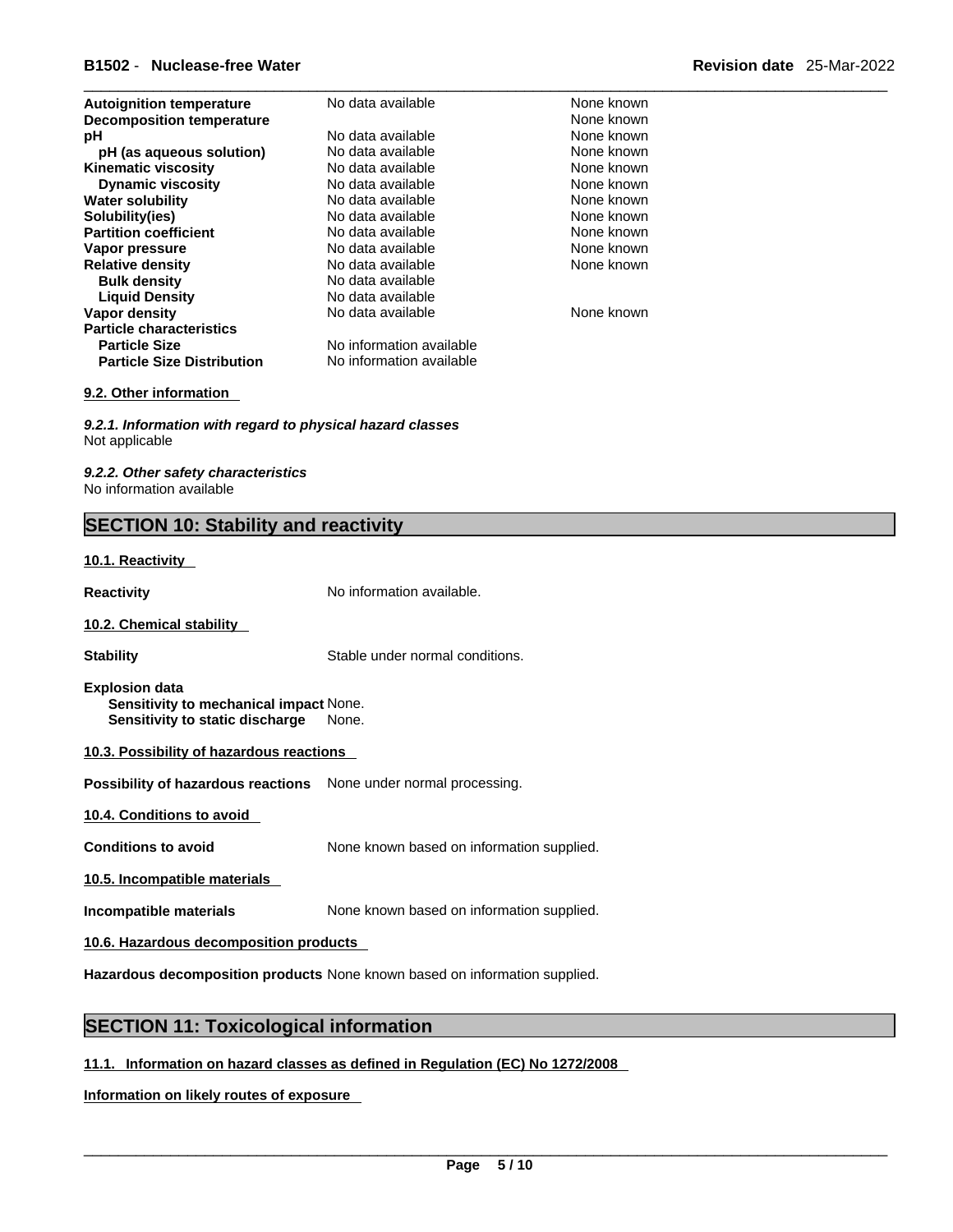| <b>Product Information</b>              |                                                                                            |  |
|-----------------------------------------|--------------------------------------------------------------------------------------------|--|
| <b>Inhalation</b>                       | Specific test data for the substance or mixture is not available.                          |  |
| Eye contact                             | Specific test data for the substance or mixture is not available.                          |  |
| <b>Skin contact</b>                     | Specific test data for the substance or mixture is not available.                          |  |
| Ingestion                               | Specific test data for the substance or mixture is not available.                          |  |
|                                         | Symptoms related to the physical, chemical and toxicological characteristics               |  |
| <b>Symptoms</b>                         | No information available.                                                                  |  |
| <b>Acute toxicity</b>                   |                                                                                            |  |
| <b>Numerical measures of toxicity</b>   |                                                                                            |  |
| <b>Component Information</b>            |                                                                                            |  |
|                                         | Delayed and immediate effects as well as chronic effects from short and long-term exposure |  |
| <b>Skin corrosion/irritation</b>        | No information available.                                                                  |  |
| Serious eye damage/eye irritation       | No information available.                                                                  |  |
| Respiratory or skin sensitization       | No information available.                                                                  |  |
| Germ cell mutagenicity                  | No information available.                                                                  |  |
| Carcinogenicity                         | No information available.                                                                  |  |
| <b>Reproductive toxicity</b>            | No information available.                                                                  |  |
| <b>STOT - single exposure</b>           | No information available.                                                                  |  |
| <b>STOT - repeated exposure</b>         | No information available.                                                                  |  |
| <b>Aspiration hazard</b>                | No information available.                                                                  |  |
| 11.2. Information on other hazards      |                                                                                            |  |
| 11.2.1. Endocrine disrupting properties |                                                                                            |  |
| <b>Endocrine disrupting properties</b>  | No information available.                                                                  |  |
| 11.2.2. Other information               |                                                                                            |  |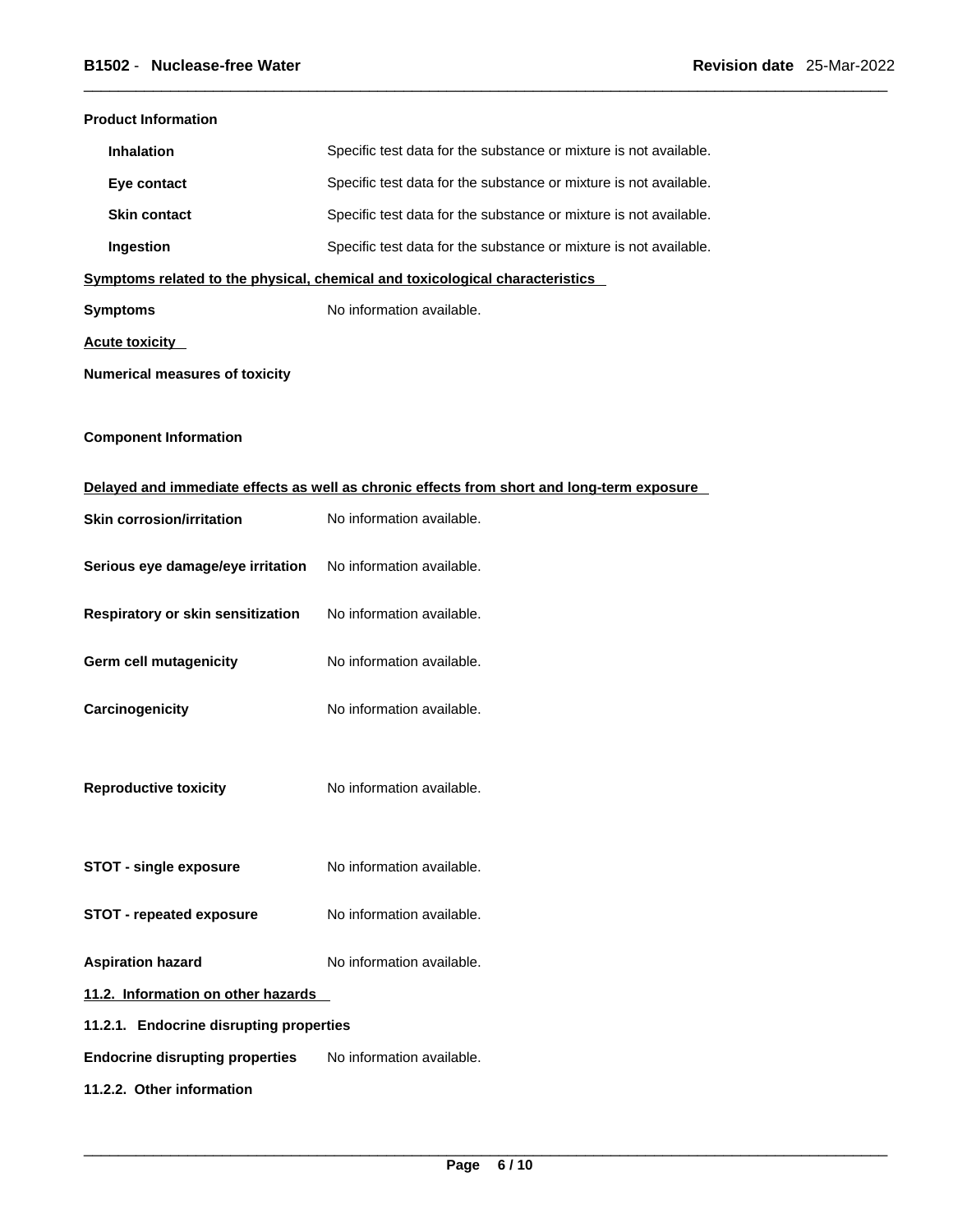| Other adverse effects                     | No information available.                                                 |  |
|-------------------------------------------|---------------------------------------------------------------------------|--|
| <b>SECTION 12: Ecological information</b> |                                                                           |  |
| 12.1. Toxicity                            |                                                                           |  |
| <b>Ecotoxicity</b>                        | The environmental impact of this product has not been fully investigated. |  |
| 12.2. Persistence and degradability       |                                                                           |  |
| Persistence and degradability             | No information available.                                                 |  |
| 12.3. Bioaccumulative potential           |                                                                           |  |
| <b>Bioaccumulation</b>                    | There is no data for this product.                                        |  |
| 12.4. Mobility in soil                    |                                                                           |  |
| <b>Mobility in soil</b>                   | No information available.                                                 |  |
| 12.5. Results of PBT and vPvB assessment  |                                                                           |  |
| PBT and vPvB assessment                   | No information available.                                                 |  |
| 12.6. Other adverse effects               |                                                                           |  |
| <b>Endocrine disrupting properties</b>    | No information available.                                                 |  |

**12.7. Other adverse effects** 

No information available.

# **SECTION 13: Disposal considerations**

### **13.1. Waste treatment methods**

| Waste from residues/unused | Dispose of in accordance with local regulations. Dispose of waste in accordance with |
|----------------------------|--------------------------------------------------------------------------------------|
| products                   | environmental legislation.                                                           |
| Contaminated packaging     | Do not reuse empty containers.                                                       |

# **SECTION 14: Transport information**

| <b>IATA</b><br>14.1 UN number or ID number | Not regulated  |
|--------------------------------------------|----------------|
| 14.2                                       |                |
| 14.3 Transport hazard class(es)            | Not regulated  |
| 14.4 Packing group                         | Not regulated  |
| 14.5 Environmental hazard                  | Not applicable |
| 14.6 Special precautions for user          |                |
| <b>Special Provisions</b>                  | None           |
| <b>IMDG</b>                                |                |
| 14.1 UN number or ID number                | Not regulated  |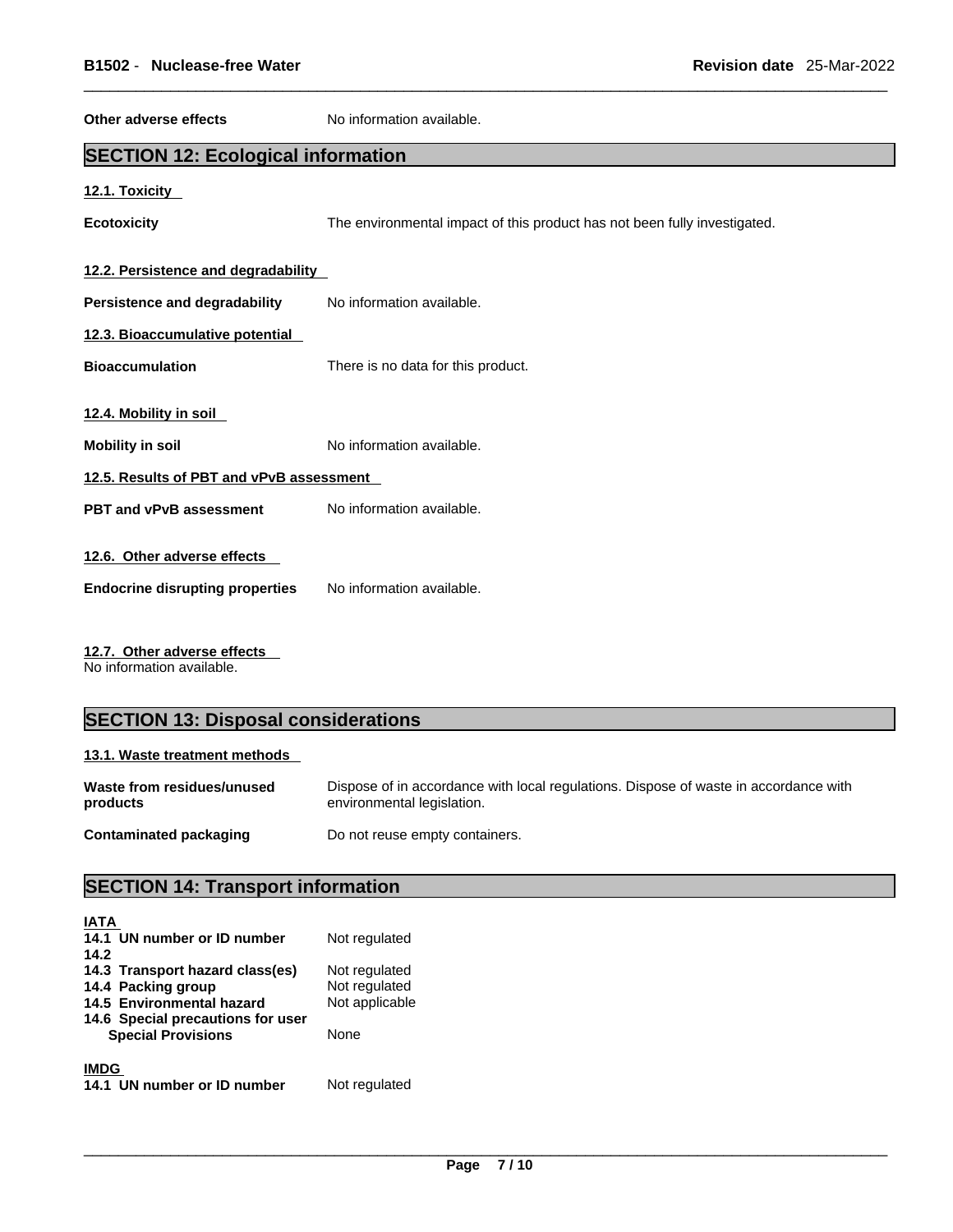| 14.2                              |                          |
|-----------------------------------|--------------------------|
| 14.3 Transport hazard class(es)   | Not regulated            |
| 14.4 Packing group                | Not regulated            |
| 14.5 Environmental hazard         | Not applicable           |
| 14.6 Special precautions for user |                          |
| <b>Special Provisions</b>         | None                     |
| 14.7 Maritime transport in bulk   | No information available |
| according to IMO instruments      |                          |
|                                   |                          |
| <b>RID</b>                        |                          |
| <b>14.1 UN/ID No</b>              | Not regulated            |
| 14.2                              |                          |
|                                   |                          |
| 14.3 Transport hazard class(es)   | Not regulated            |
| 14.4 Packing group                | Not regulated            |
| 14.5 Environmental hazard         | Not applicable           |
| 14.6 Special precautions for user |                          |
| <b>Special Provisions</b>         | None                     |
|                                   |                          |
| <b>ADR</b>                        |                          |
| 14.1 UN number or ID number       | Not regulated            |
| 14.2                              |                          |
| 14.3 Transport hazard class(es)   | Not regulated            |
| 14.4 Packing group                | Not regulated            |
| 14.5 Environmental hazard         | Not applicable           |
| 14.6 Special precautions for user |                          |
| <b>Special Provisions</b>         | None                     |

# **SECTION 15: Regulatory information**

**15.1. Safety, health and environmental regulations/legislation specific for the substance or mixture**

#### **European Union**

Take note of Directive 98/24/EC on the protection of the health and safety of workers from the risks related to chemical agents at work.

#### **Authorizations and/or restrictions on use:**

This product does not contain substances subject to authorization (Regulation (EC) No. 1907/2006 (REACH), Annex XIV) This product does not contain substances subject to restriction (Regulation (EC) No. 1907/2006 (REACH), Annex XVII)

#### **Persistent Organic Pollutants**

Not applicable

**Ozone-depleting substances (ODS) regulation (EC) 1005/2009** Not applicable

**International Inventories**

**TSCA Contact supplier for inventory compliance status DSL/NDSL Contact supplier for inventory compliance status EINECS/ELINCS** Contact supplier for inventory compliance status **ENCS ENCS Contact supplier for inventory compliance status IECSC Contact supplier for inventory compliance status**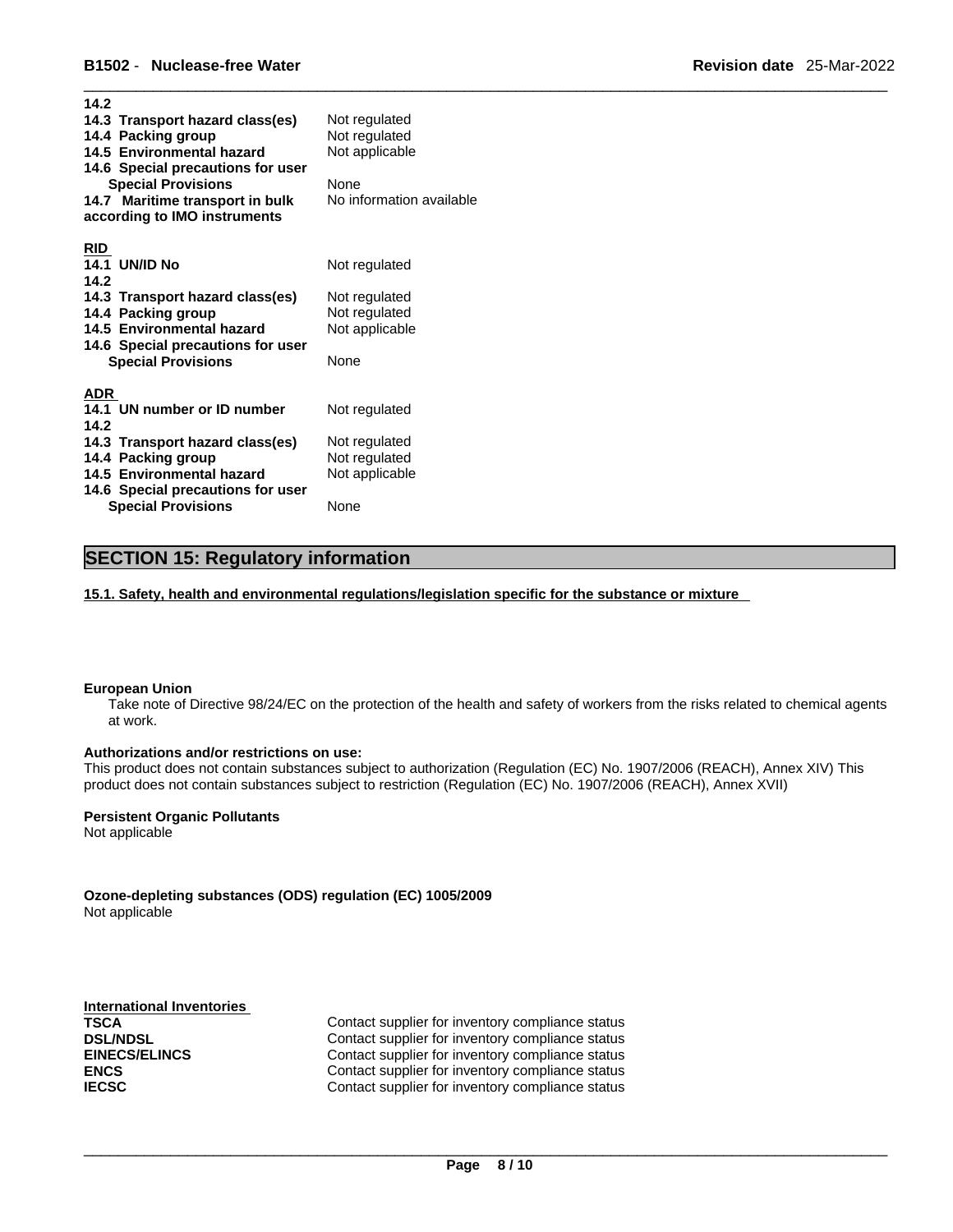| <b>KECL</b>  | Contact supplier for inventory compliance status |
|--------------|--------------------------------------------------|
| <b>PICCS</b> | Contact supplier for inventory compliance status |
| <b>AIIC</b>  | Contact supplier for inventory compliance status |
| <b>NZIoC</b> | Contact supplier for inventory compliance status |

 **Legend:** 

 **TSCA** - United States Toxic Substances Control Act Section 8(b) Inventory

 **DSL/NDSL** - Canadian Domestic Substances List/Non-Domestic Substances List

 **EINECS/ELINCS** - European Inventory of Existing Chemical Substances/European List of Notified Chemical Substances

 **ENCS** - Japan Existing and New Chemical Substances

**IECSC** - China Inventory of Existing Chemical Substances

 **KECL** - Korean Existing and Evaluated Chemical Substances

 **PICCS** - Philippines Inventory of Chemicals and Chemical Substances

 **AICS** - Australian Inventory of Chemical Substances

 **NZIoC** - New Zealand Inventory of Chemicals

**15.2. Chemical safety assessment**

**Chemical Safety Report** No information available

### **SECTION 16: Other information**

#### **Key or legend to abbreviations and acronyms used in the safety data sheet**

#### **Legend**

SVHC: Substances of Very High Concern for Authorization:

#### **Legend Section 8: EXPOSURE CONTROLS/PERSONAL PROTECTION**

| TWA     | TWA (time-weighted average) | STEL | STEL (Short Term Exposure Limit) |
|---------|-----------------------------|------|----------------------------------|
| Ceiling | Maximum limit value         |      | Skin designation                 |
|         | Sensitizers                 |      |                                  |

#### **Key literature references and sources for data used to compile the SDS**

Agency for Toxic Substances and Disease Registry (ATSDR) U.S. Environmental Protection Agency ChemView Database European Food Safety Authority (EFSA) European Chemicals Agency (ECHA) Committee for Risk Assessment (ECHA\_RAC) European Chemicals Agency (ECHA) (ECHA\_API) EPA (Environmental Protection Agency) Acute Exposure Guideline Level(s) (AEGL(s)) U.S. Environmental Protection Agency Federal Insecticide, Fungicide, and Rodenticide Act U.S. Environmental Protection Agency High Production Volume Chemicals Food Research Journal Hazardous Substance Database International Uniform Chemical Information Database (IUCLID) National Institute of Technology and Evaluation (NITE) Australia National Industrial Chemicals Notification and Assessment Scheme (NICNAS) NIOSH (National Institute for Occupational Safety and Health) National Library of Medicine's ChemID Plus (NLM CIP) National Library of Medicine's PubMed database (NLM PUBMED) National Toxicology Program (NTP) New Zealand's Chemical Classification and Information Database (CCID) Organization for Economic Co-operation and Development Environment, Health, and Safety Publications Organization for Economic Co-operation and Development High Production Volume Chemicals Program Organization for Economic Co-operation and Development Screening Information Data Set World Health Organization

**Prepared by Environmental, Health and Safety**